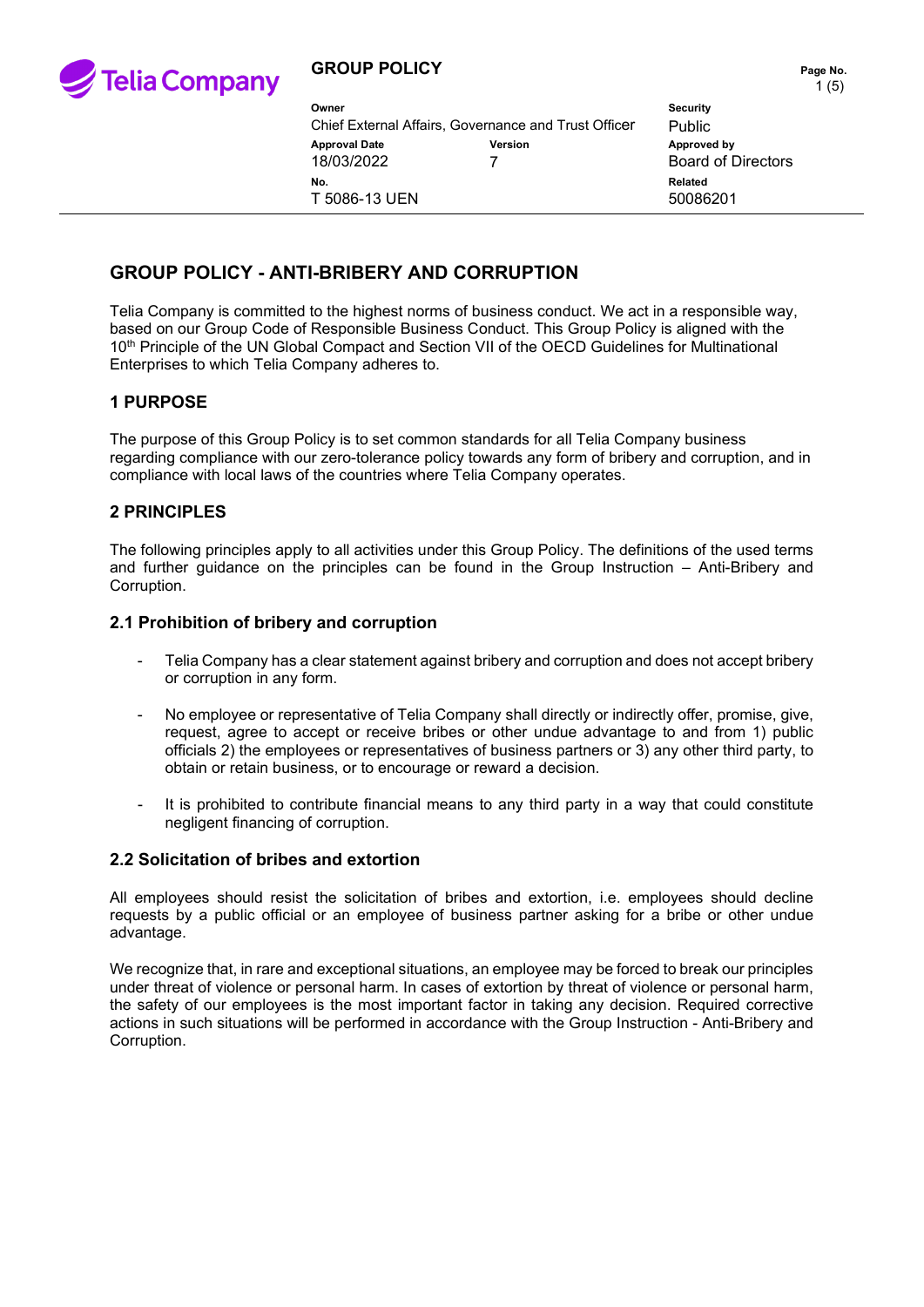

# **GROUP POLICY PAGE 10 AND THE PAGE NO.** Page No.

| Owner<br>Chief External Affairs, Governance and Trust Officer |                | <b>Security</b><br><b>Public</b>         |
|---------------------------------------------------------------|----------------|------------------------------------------|
| <b>Approval Date</b><br>18/03/2022                            | <b>Version</b> | Approved by<br><b>Board of Directors</b> |
| No.<br>T 5086-13 UEN                                          |                | Related<br>50086201                      |

### **2.3 Prohibition of facilitation payments**

All employees and representatives of Telia Company are prohibited from use of facilitation payments, i.e. payments to encourage or ensure that routine procedures are carried out or speeded up.

### **2.4 Sponsorships and charitable or political donations**

We do not permit charitable or political donations or sponsorships as a way of concealing a bribe. It is never acceptable to make donations to political parties or to politicians. Group Instruction - Sponsorships and Donations clarifies our approach towards corporate giving, including specification of planning and approval process as well as follow-up.

### **2.5 Gifts, business hospitality and entertainment**

Gifts, business hospitality and entertainment are only offered or accepted within the limits of local legislation and Group Instruction – Anti-Bribery and Corruption. We do not offer or accept gifts, business hospitality or entertainment to encourage or reward a decision.

Telia Company employees and representatives can only accept business hospitality and gifts proposals within the allowed limits and if they are open, reasonable, demonstrate a clear business objective, are appropriate for the nature of the business relationship and are accurately recorded.

For further instructions on gifts, hospitality, entertainment, and customer travel, see Group Instruction - Anti-Bribery and Corruption and Group Instruction – Travel and Expenses.

#### **2.6 Conflict of interest**

At Telia Company we avoid an interest or situation that conflicts, or may appear to conflict, with our professional duty. Telia Company employees are expected to always act in Telia Company's best interest and to exercise sound judgement, unaffected by private interests or divided loyalties.

### **2.7 Selection of suppliers and segregation of duties**

All procurement activities at Telia Company are performed in compliance with Group Instruction – Source-to-Pay, which clearly states the basic principles for a fair selection of suppliers and segregation of duties between defining needs and selection of suppliers.

#### **2.8 Supplier Code of Conduct**

The Supplier Code of Conduct prohibits all forms of corruption, including but not limited to extortion, solicitation, bribery of public officials, private sector bribery, negligent financing of corruption, facilitation payments, nepotism, fraud and money laundering.

#### **2.9 Due diligence of third parties**

It is important to make sure that money paid to third parties, for example to agents, partners, vendors and consultants, is not used for corruption. Risk-based due diligence of third parties must be conducted and properly documented. "Red flags" are investigated, and necessary precautions and actions taken to eliminate or mitigate the risk for bribery and corruption in relation to third parties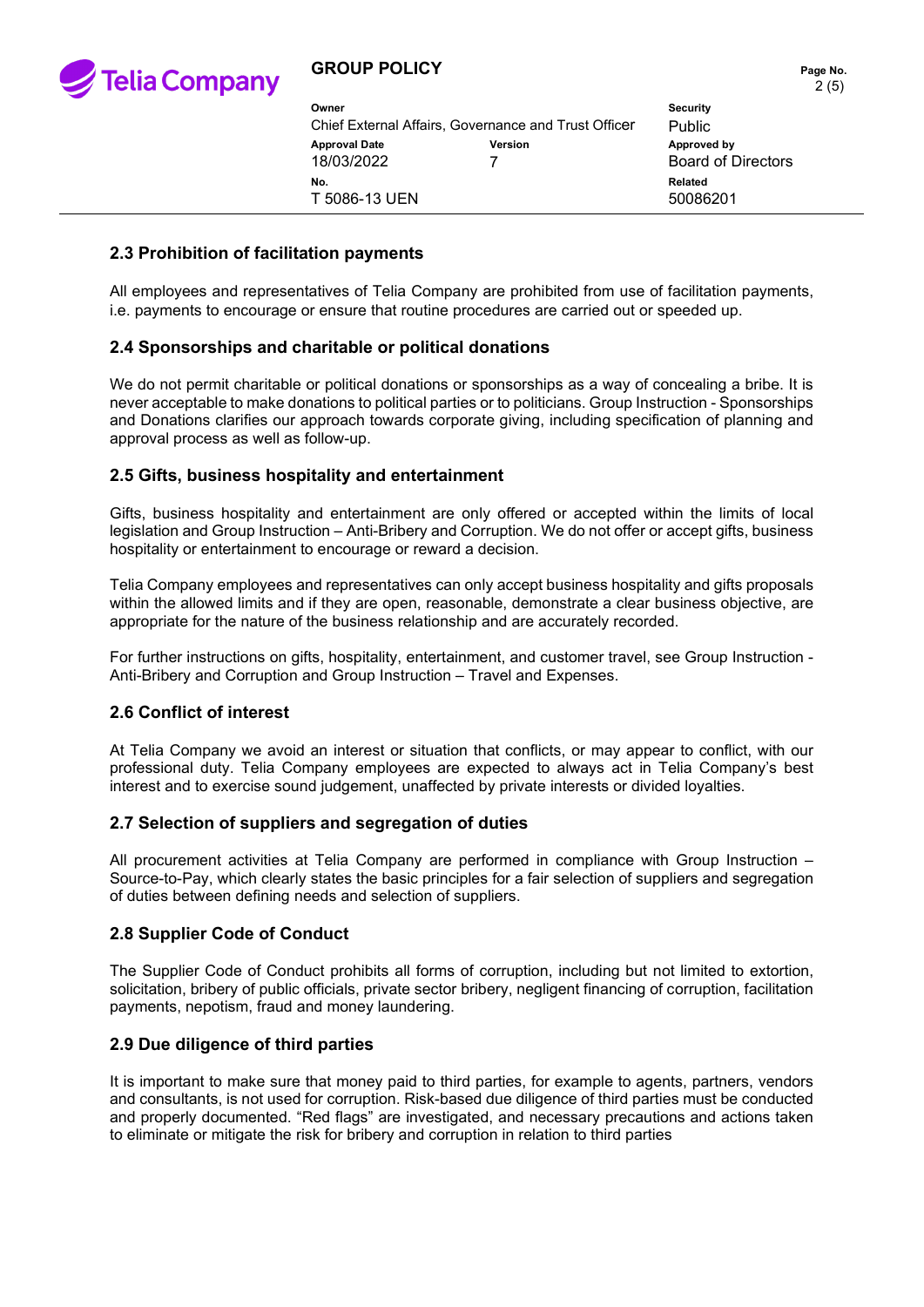

# **GROUP POLICY PAGE 10. Page No. Page No.**

| Owner                              | Chief External Affairs, Governance and Trust Officer | <b>Security</b><br><b>Public</b>         |
|------------------------------------|------------------------------------------------------|------------------------------------------|
| <b>Approval Date</b><br>18/03/2022 | Version                                              | Approved by<br><b>Board of Directors</b> |
| No.<br>T 5086-13 UEN               |                                                      | Related<br>50086201                      |

### **2.10 Mergers and acquisitions**

Mergers and acquisitions are conducted according to Telia Company's M&A Handbook, which stipulates principles for practicing due care and performing anti-corruption due diligence procedures.

### **2.11 Financial books and records**

We keep accurate and transparent financial books and records, including a system of internal controls, to ensure that they cannot be used for the purpose of bribing or hiding bribery. This includes the requirement that gifts and hospitality as well as sponsorships and donations are recorded to reflect the nature and purpose of the activity. We also require and keep records of the needed approval documents and verification of third parties.

# **2.12 Training**

Employees who are at greatest risk of ending up in situations of corruption – especially those in supply chain, international sales, contracting or procurement – are trained in avoiding, preventing, spotting and reporting bribery and corruption.

### **2.13 Interactions with public officials**

Interactions with public officials should be conducted in compliance with Group Instruction Anti-Bribery and Corruption

# **2.14 Application of Principles**

These principles apply as long as they do not place Telia Company in violation of domestic laws and regulations. If domestic laws or regulations have stricter requirements, those laws supersede the principles stated in this Group Policy.

#### **3 ROLES AND RESPONSIBILITIES**

This Group Policy applies to Telia Company AB and its Subsidiaries<sup>[1](#page-2-0)</sup> and Joint Operations<sup>[2](#page-2-1)</sup> as their own binding policy to all directors, members of the boards, officers and employees. In addition, Telia Company works towards promoting and adopting this Policy's principles and objectives in other associated companies where Telia Company does not have control but has significant influence.

Each Group Executive reporting to the CEO of Telia Company is responsible for ensuring that this Group Policy is duly communicated and implemented, and that the employees within his/her area of responsibility are familiar with and follow this Group Policy.

Each country CEO is responsible for ensuring that all relevant entities within the CEO's geographic location has adopted and implemented this Group Policy.

# **4 BREACHES AGAINST THE POLICY**

Any Telia Company employee who suspects violations of the Code of Responsible Business Conduct or this Group Policy must speak up and raise the issue to their line manager, to Group Governance,

<span id="page-2-0"></span> $1$  All entities over which Telia Company AB has majority control.

<span id="page-2-1"></span> $2$  The joint operations over which Telia Company AB has joint control and management responsibility.